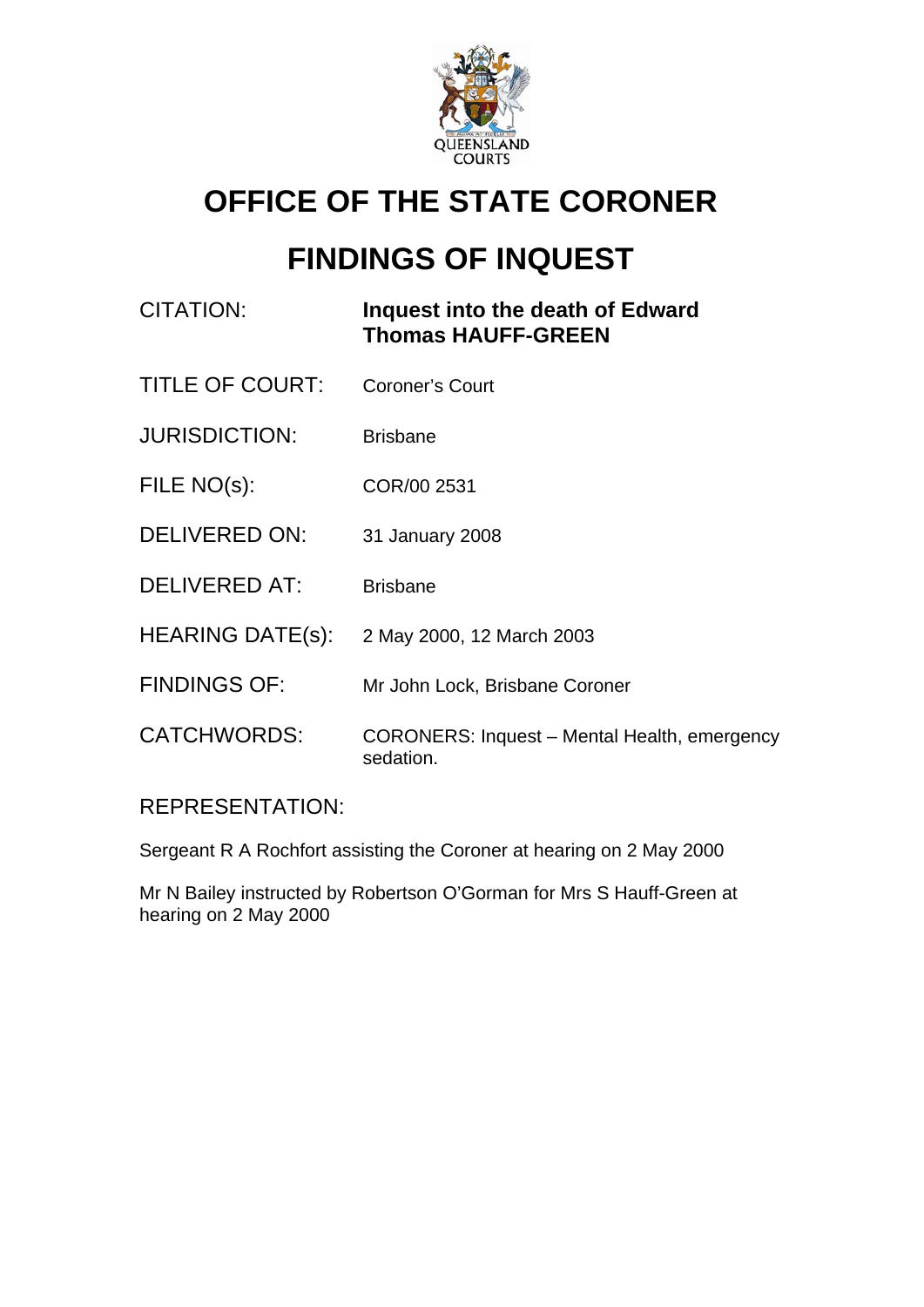#### **CORONERS FINDINGS AND DECISION**

#### **Coroners Act 1958 applies**

- 1. The inquest was conducted pursuant to section 26 of the *Coroners Act 1958* ("the Act") because Mr Hauff-Green's death occurred before 1 December 2003, the date on which the *Coroners Act 2003* was proclaimed. It is therefore a "pre-commencement death" within the terms of section 100 of the latter Act, and the provisions of the *Coroners Act 1958* are preserved and continue to apply in relation to the inquest. I must deliver my findings pursuant to the provisions of that Act. I do so, reserving the right to revise these reasons should the need or the necessity arise.
- 2. The purpose of this inquest, as of any inquest under the Act, is to establish, as far as practicable –
	- the fact that a person has died:
	- the identity of the deceased person;
	- whether any person should be charged with any of those offences referred to in section 24 of the Act;
	- where, when and in what circumstances the deceased came by their death.
- 3. A coroner's inquest is an investigation by inquisition in which no one has a right to be heard. It is not inclusive of adversary litigation. Nevertheless, the rules of natural justice and procedural fairness are applicable. Application of these rules will depend on the particular circumstances of the case in question.
- 4. In making my findings I am not permitted, under the Act, to express any opinion on any matter which is outside the scope of this inquest, except in the form of a rider or recommendation.
- 5. The findings I make here are not to be framed in any way which may determine or influence any question or issue of liability in any other place or which might suggest that any person should be found guilty or otherwise in any other proceedings.

#### **SUMMARY OF THE EVIDENCE**

6. Mr Hauff-Green attended with members of his family at Redcliffe Hospital Emergency on 17 January 2000 who were concerned with recent episodes of mental illness. He had a long standing history of schizophrenia. He was not admitted but the Hospital saw him and suggested that he consult with the mental health services in the morning. He was then seen at Redcliffe Hospital the next day on 18 January. He was considered by the mental health workers to be mentally unwell and was admitted and then transported to the Mental Health Unit (MHU) at Caboolture Hospital. There was some confusion as to whether he was being regulated as the appropriate paperwork was not completed. In any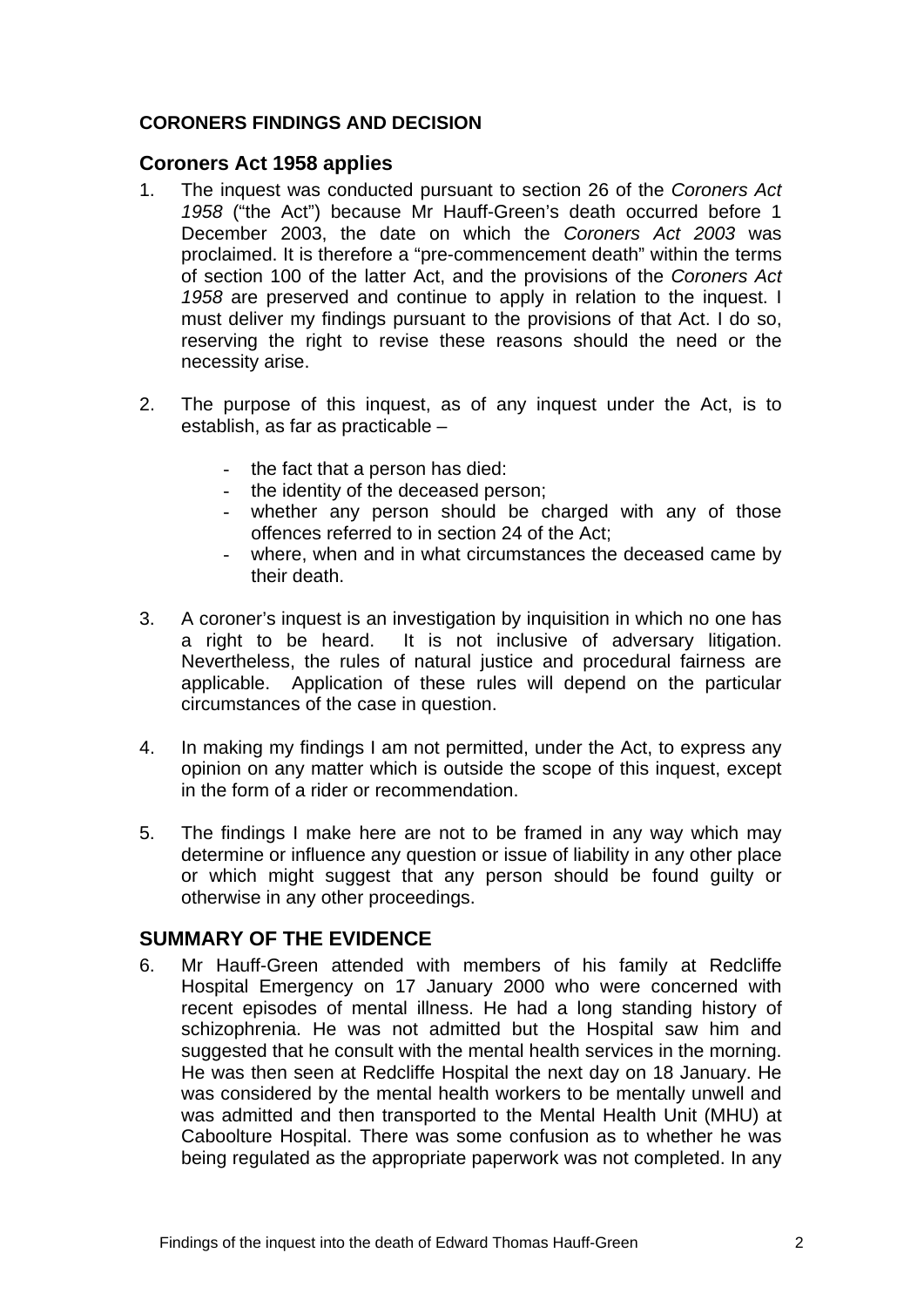event it seems he volunteered to be admitted and a regulation order was not required.

- 7. Whilst at the MHU he refused to take medication. He was noted to be paranoid and delusional. He reportedly became very agitated. He was uncooperative and verbally aggressive with staff. He would not come back into the unit and take medication. A decision was made that he should be sedated.
- 8. The evidence obtained from the Hospital file and statements from witnesses indicates that the decision to sedate him was made after consultation with appropriate staff and after consideration of his medical history. There is nothing to suggest that this was not the appropriate clinical decision. He refused to take oral medication and he had to be physically restrained by a number of staff for some 5 to 10 minutes.
- 9. In the course of being sedated he was given 10mgs of Haloperidol and 10mgs of Midazolam intramuscularly. Haloperidol is a drug which Mr Hauff-Green had expressed concerns about in the past because of reported side affects and as a result his treatment program was changed to another drug. His medical records note he has a "reaction" to Haloperidol.
- 10. He was then monitored in a High Dependency Unit but within a short time he was seen to be not breathing. Resuscitation commenced but he could not be revived.
- 11. It was stated by his family that the doctor who gave the Haloperidol was not aware his file noted a reaction to the drug. Considering the circumstances of the death and particularly that he died very soon after the forced administration of a drug which he had a reported past aversion to, this was naturally a matter of considerably concern to the family and became the subject of a coronial investigation.
- 12. An autopsy examination found that he had systemic sarcoidosis involving the lungs, liver, spleen, lymph nodes and myocardium. This is a disease in which chronic inflammatory granulomatous lesions of lymph nodes and other organs develop.
- 13. The examination also found he had severe steatosis (a fatty degeneration of the tissue commonly associated with morbid obesity). There was also found a small focus of acute myocardial infarction (heart attack). He was an obese man whose appearance was significantly older than his stated age. All of the noted conditions were very serious but it would seem had not been previously diagnosed by his GP or other treating doctors. Their main concern was his ongoing mental illness.
- 14. It was opined by the pathologist that the combination of the systemic sarcoidosis, severe steatosis and small focus of acute myocardial infarction were the cause of death. Midazolam and Haloperidol were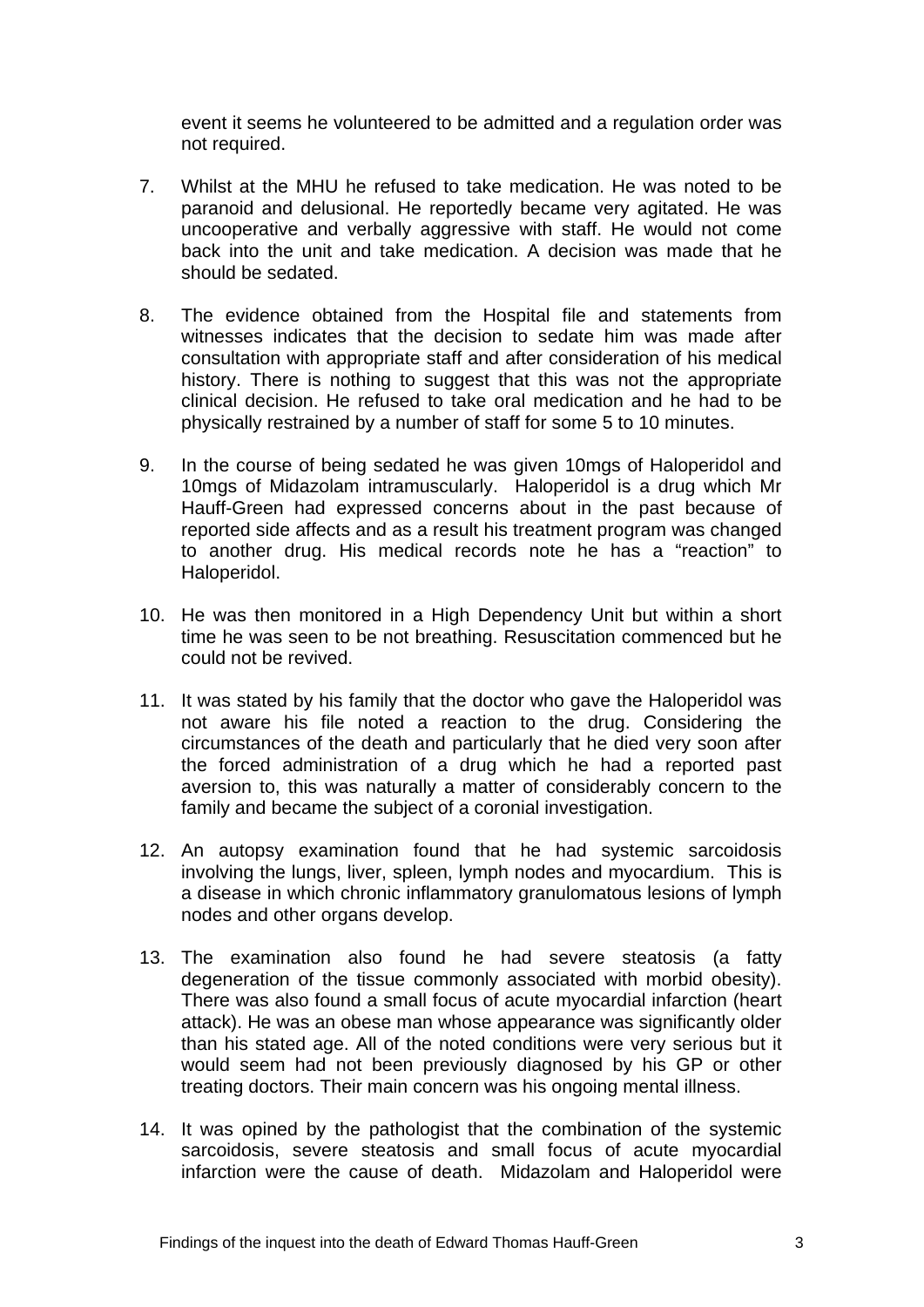found in his blood in therapeutic dosages. The pathologist did not consider the drugs administered caused his death.

- 15. Medical records and statements were obtained from treating doctors. These have all been considered by the Coroner in making these findings.
- 16. Two reports were obtained from Dr Culliford who has longstanding medical experience with advanced postgraduate training in forensic medicine, clinical forensic toxicology and coronial matters. A study of the medical records by her could not find any references to an "allergy" to haloperidol. References to "adverse reactions" are found in the medical records. There is a clear medical distinction between and "allergy" and an "adverse reaction." Dr Culliford said that these are *"extrapyramidal reactions"* and *"are not allergic reactions in the true sense of the word and should not be correlated with the dangers of an allergic reaction."* Adverse reactions are often associated with unpleasant side effects and these can and often are managed. It was opined by Dr Culliford that such side effects do not necessarily prevent the use of the drug in an emergency situation such as occurred here. Furthermore there is no pathological evidence that he in fact suffered an allergic reaction.
- 17. Dr Culliford critically noted that his medical file was absent any real investigation over many years of his other significant medical status including gross obesity and hypertension. He also had an undiagnosed condition of sarcoidosis. On that basis she considered that Mr Hauff-Green was a person who would have been unsuited to extreme bursts of physical stress and was even at more risk following injected sedation. The injection with Haloperidol itself did not cause his death. He had a significant risk of sudden death in stressful conditions because of the underlying conditions that had developed over some years. These ultimately caused his death in the context of being sedated and a struggle ensuing.
- 18. Dr Culliford did opine that *"if the unit doctor had been aware of his pulmonary, cardiac and hepatic sarcoidosis, a different management regime may have produced a better result for the patient."* Nethertheless his management on the night in relation to an acute episode of paranoia and delusions *"appeared to be within the standard guideline."* Involuntary sedation is an appropriate clinical procedure in such patients and there was no direct evidence that the administration of haloperidol specifically contributed to his death. The exertion expended by him in resisting the sedation was likely to have caused his death for the reasons already stated.
- 19. There is no question that detailed medical examinations should be considered for mental health patients. In this case he had just been brought to the Unit and an acute episode took place which required attention. No doubt there are questions as to why his GP had not conducted those investigations in the past however these are issues not